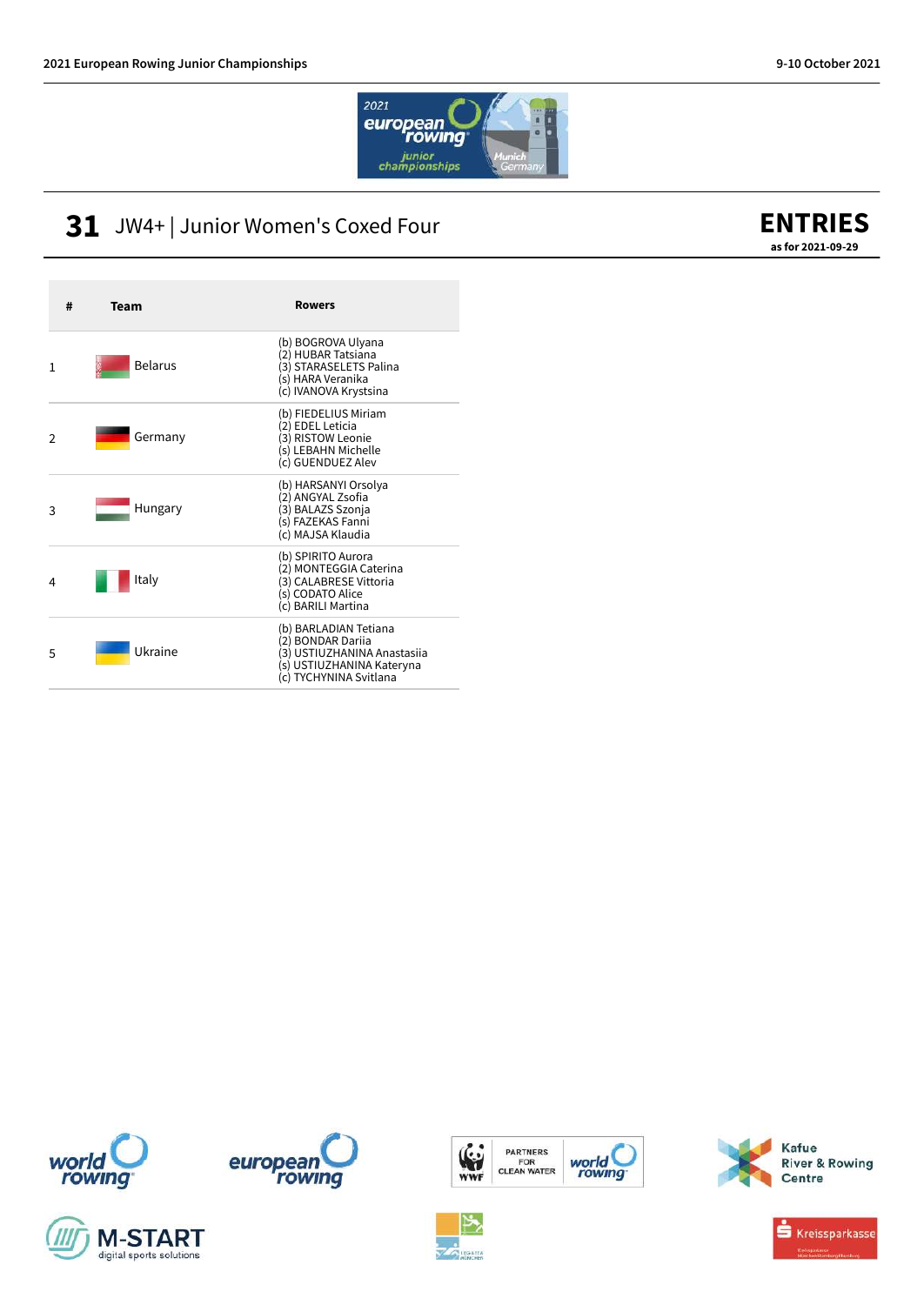

### **32** JM4+ | Junior Men's Coxed Four



| #              | <b>Team</b>    | <b>Rowers</b>                                                                                                                         |
|----------------|----------------|---------------------------------------------------------------------------------------------------------------------------------------|
| 1              | Czech Republic | (b) VANCURA Jakub<br>(2) LOHNICKY Matej<br>(3) KREJCIR Samuel<br>(s) RYCHNOVSKY Matyas<br>(c) LUKOSIK Filip                           |
| $\mathfrak{D}$ | Germany        | (b) STROZYK Fynn<br>(2) VAN BEEM Lennart<br>(3) ACHTERFELD Sven<br>(s) ROSENDAHL Janne Fynn<br>(c) WADEWITZ Tim                       |
| 3              | Hungary        | (b) GESZTI Attila Krisztian<br>(2) DEDEYAN Narek Szevak<br>(3) KOVACS Gergo Ferenc<br>(s) KISS Bence Gabor<br>(c) TEMESI Dominik Bela |
| 4              | Italy          | (b) PAPPALETTERA Emilio<br>(2) PAPPALEPORE Simone<br>(3) VICINO Luca<br>(s) VICINO Marco<br>(c) PAGLIARO Andrea                       |
| 5              | Russia         | (b) BEKNAZAROV Ilia<br>(2) PIDGAETS Mikhail<br>(3) SHEKHOVTSOV Nikita<br>(s) NOSENKOV Ivan<br>(c) KURENEV Daniil                      |
| 6              | Ukraine        | (b) NITKO Yaroslav<br>(2) POKRYSHKA Roman<br>(3) RUDENKO Roman<br>(s) HAIDAR Mark<br>(c) BRASLAVYCH Oleksandra                        |













**River & Rowing**<br>Centre

Kafue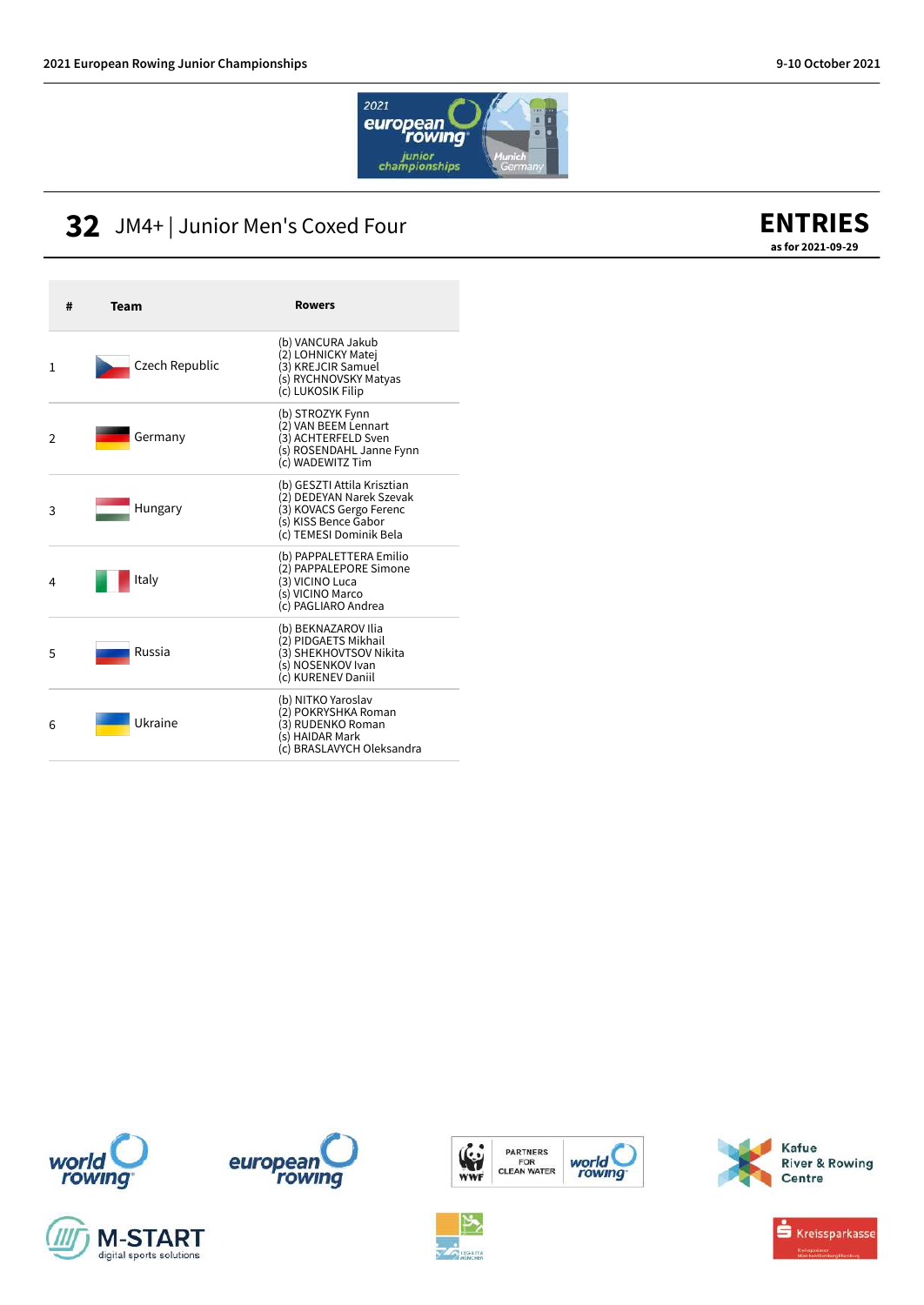

### JW1x | Junior Women's Single Sculls

| #  | Team                                  | <b>Rowers</b>                  |
|----|---------------------------------------|--------------------------------|
| 1  | Bosnia and Herzegovina GORETIC Vivien |                                |
| 2  | <b>Belarus</b>                        | VASILYEVA Viktoryia            |
| 3  | Croatia                               | RIMBALDO Reina                 |
| 4  | Czech Republic                        | <b>VLCKOVA Tereza</b>          |
| 5  | Denmark                               | <b>HORNNAESS Clara</b>         |
| 6  | Germany                               | <b>HEYLTJES Charlotte</b>      |
| 7  | Greece                                | <b>LEVENTELLI Eleni Marina</b> |
| 8  | Italy                                 | <b>CLERICI Giulia</b>          |
| 9  | Latvia                                | <b>RUMPE Laine</b>             |
| 10 | Moldova                               | FEDORENCO Ecaterina            |
| 11 | Netherlands                           | VAN DER MOLEN Phaedra          |
| 12 | Portugal<br>Úβ,                       | <b>VARELA Beatriz</b>          |
| 13 | Slovenia                              | POROPAT Brina                  |
| 14 | Switzerland                           | JANZEN Aurelia-Maxima          |
| 15 | Turkey<br>$\mathsf{C}^*$              | <b>BAYKARA Deniznur</b>        |
| 16 | Ukraine                               | <b>MISHENKO Anastasija</b>     |













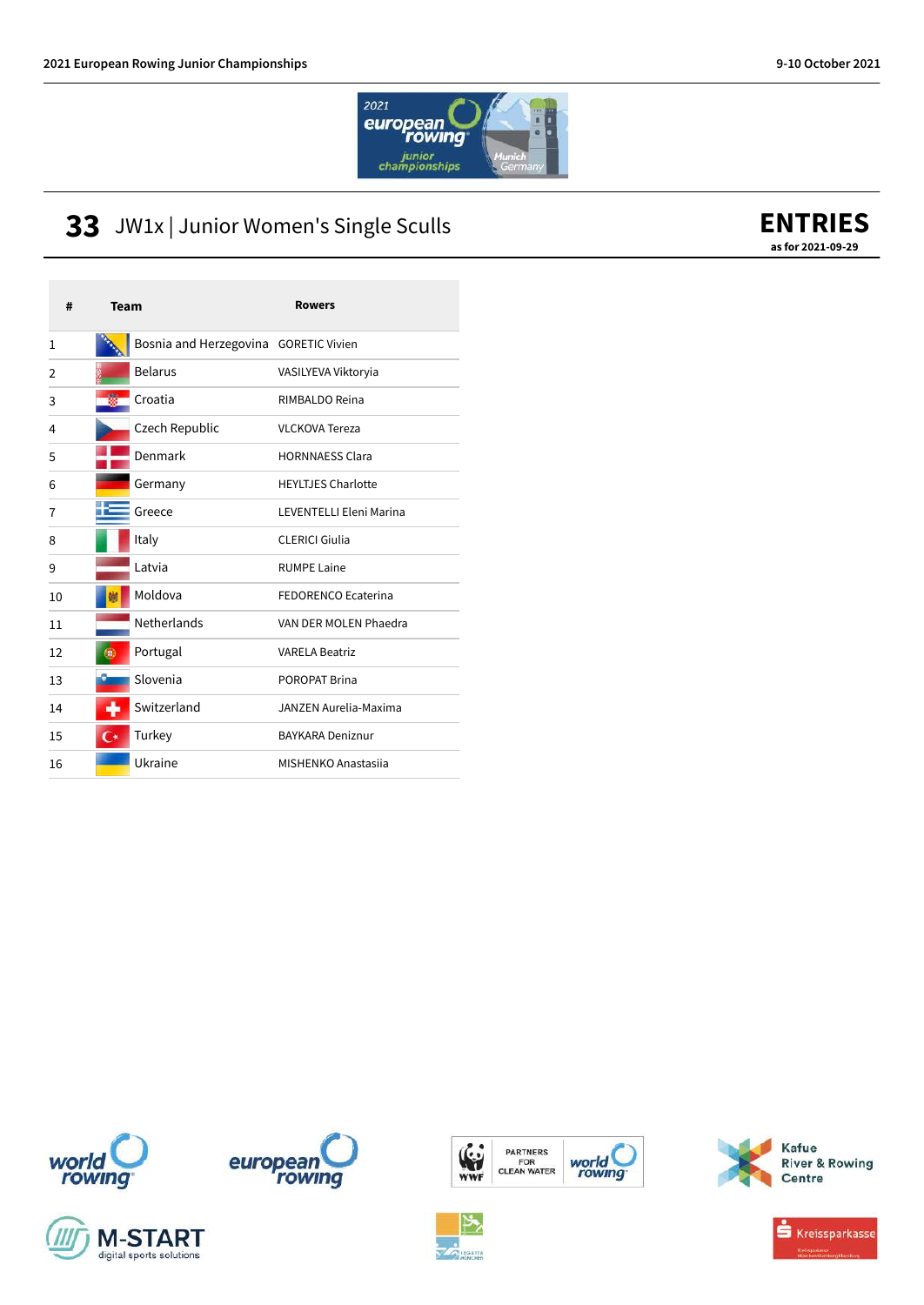

## JM1x | Junior Men's Single Sculls

#### **ENTRIES as for 2021-09-29**

| #  | Team                     | <b>Rowers</b>                |
|----|--------------------------|------------------------------|
| 1  | Belgium                  | <b>ANDRIES Aaron</b>         |
| 2  | <b>Belarus</b>           | SINENKA Pavel                |
| 3  | Bulgaria                 | YORDANOV Ivan                |
| 4  | Czech Republic           | <b>JEZEK Martin</b>          |
| 5  | Denmark                  | <b>WISHOLM August Herman</b> |
| 6  | Germany                  | GFYFR Jakob                  |
| 7  | Greece                   | <b>EXARCHOU lasonas</b>      |
| 8  | Italy                    | <b>PRATI Marco</b>           |
| 9  | I atvia                  | <b>KRUMINS Krists Tomass</b> |
| 10 | I ithuania               | <b>JUSKEVICIUS Povilas</b>   |
| 11 | Moldova                  | NAUMCIUC Nichita             |
| 12 | <b>Netherlands</b>       | DEN BEER POORTUGAEL Edward   |
| 13 | Poland                   | WOZNIAK Jakub                |
| 14 | Slovenia                 | POTOCNIK Gabrijel            |
| 15 | Switzerland              | SOLDO Mattia                 |
| 16 | Turkey<br>$\mathsf{C}^*$ | <b>KARA Eren</b>             |
| 17 | Ukraine                  | <b>PUZHALOV Nikita</b>       |











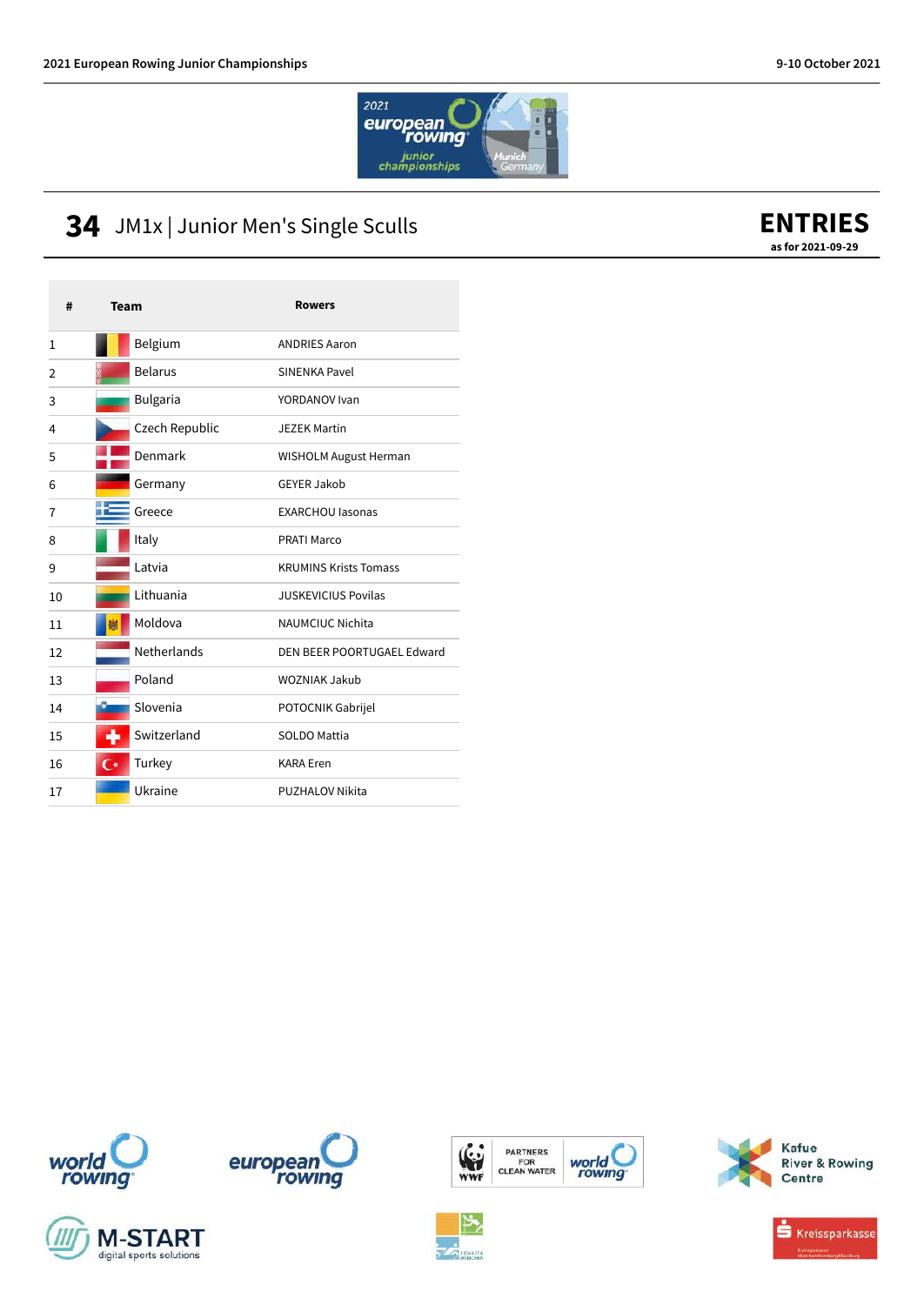

#### **35** JW2- | Junior Women's Pair



| #             | Team           | <b>Rowers</b>                                    |
|---------------|----------------|--------------------------------------------------|
| 1             | Austria        | (b) DANNINGER Sophie<br>(s) HAIDER Greta         |
| $\mathcal{P}$ | <b>Belarus</b> | (b) KAVALENKA Kira<br>(s) DARAKHAVETS Milana     |
| 3             | Germany        | (b) FISCHER Franziska<br>(s) CARIUS Elena        |
| 4             | Hungary        | (b) SANDOR Zsofia<br>(s) VIANDT Lena Lilian      |
| 5             | Italy          | (b) NASELLI Sofia<br>(s) SCARPELLO Martina       |
| 6             | Moldova        | (b) DOZORET Ana<br>(s) GRECINA Vera              |
| 7             | Romania        | (b) DRAM Mihaela-Cosmina<br>(s) STOICA Georgelia |
| 8             | Russia         | (b) BELIAKOVA Anastasiia<br>(s) TURSUNOVA Aisha  |
| 9             | Turkey         | (b) AKKAY Aslihan<br>(s) ULGEY Ruken             |



![](_page_4_Picture_7.jpeg)

![](_page_4_Picture_8.jpeg)

![](_page_4_Picture_9.jpeg)

![](_page_4_Picture_10.jpeg)

![](_page_4_Picture_12.jpeg)

**River & Rowing**<br>Centre

Kafue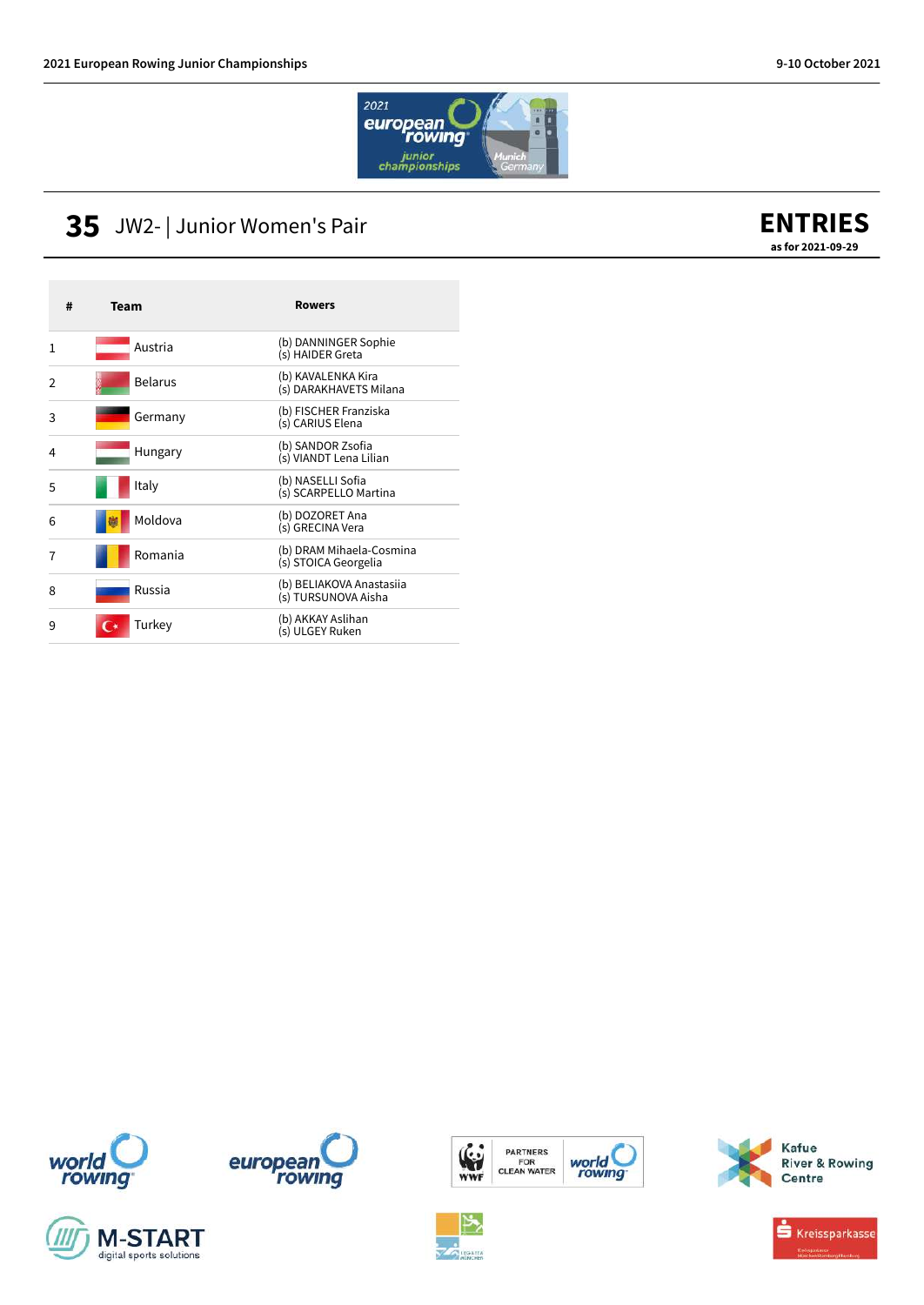![](_page_5_Picture_2.jpeg)

### **36** JM2- | Junior Men's Pair

![](_page_5_Picture_4.jpeg)

| #  | Team            | Rowers                                                    |
|----|-----------------|-----------------------------------------------------------|
| 1  | Austria         | (b) NGUYEN TIEN Teodor-Tan<br>(s) WAGNER Daniel           |
| 2  | <b>Belarus</b>  | (b) KOPA Mikhail<br>(s) LISOUSKI Yauheni                  |
| 3  | <b>Bulgaria</b> | (b) MALINOV Tsvetomir<br>(s) YANKULOV Ivan                |
| 4  | Croatia         | (b) MORIC Niko<br>(s) PUH Lovre                           |
| 5  | Czech Republic  | (b) SUKUP Matyas<br>(s) REZAC Jan                         |
| 6  | Germany         | (b) FISCHER Thorben<br>(s) KOEHLER Jamie                  |
| 7  | Greece          | (b) BOURNOUTOS Christos<br>(s) VELLIDIS Konstantinos      |
| 8  | Moldova         | (b) DMITRIEV Ilia<br>(s) ARMAS Grigori                    |
| 9  | Norway          | (b) WERGELAND Aksel<br>(s) BJORVIK Einar                  |
| 10 | Poland          | (b) LEWICKI Tomasz<br>(s) SOBECKI Fryderyk                |
| 11 | Portugal<br>ÚΒ, | (b) FERREIRA Andre<br>(s) SANTOS Joao                     |
| 12 | Romania         | (b) AXINTOI Andrei-Petrisor<br>(s) NUTESCU Iliuta-Leontin |
| 13 | Slovenia        | (b) ZAVRSNIK Arne<br>(s) BRGLEZ Jakob                     |
| 14 | Switzerland     | (b) ZAHNER Leon<br>(s) VONDER MUEHLL Donat                |

![](_page_5_Picture_6.jpeg)

![](_page_5_Picture_7.jpeg)

![](_page_5_Picture_8.jpeg)

![](_page_5_Picture_9.jpeg)

![](_page_5_Picture_10.jpeg)

![](_page_5_Picture_11.jpeg)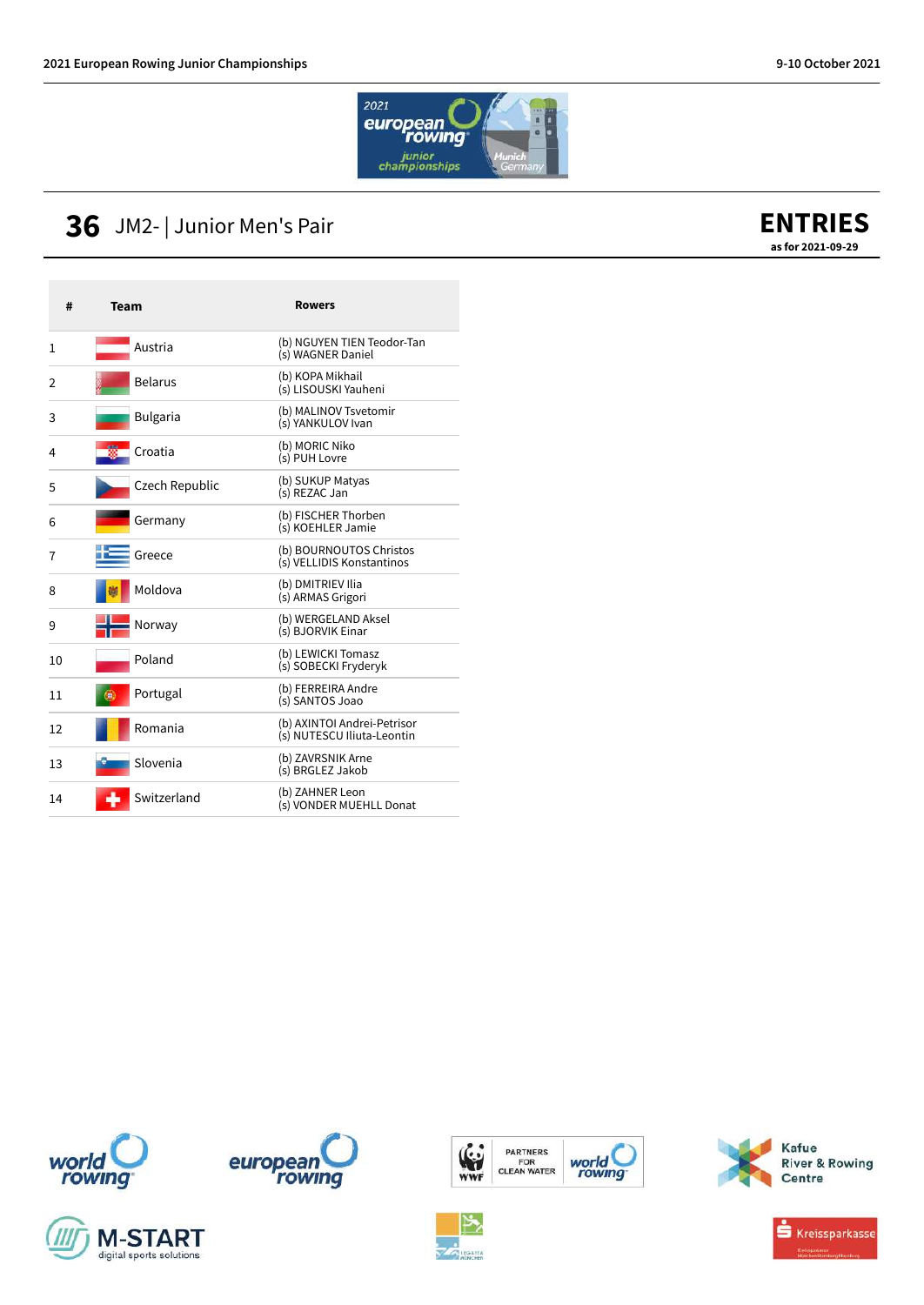![](_page_6_Picture_2.jpeg)

### **37** JW2x | Junior Women's Double Sculls

| #  | <b>Team</b>        | <b>Rowers</b>                                            |
|----|--------------------|----------------------------------------------------------|
| 1  | Austria            | (b) GUTSJAHR Emma<br>(s) SWOBODA Laura                   |
| 2  | Belgium            | (b) ELOISE Joris<br>(s) ASTRID Van Roy                   |
| 3  | <b>Belarus</b>     | (b) RUSAK Anastasiya<br>(s) VASILYEVA Viktoryia          |
| 4  | Czech Republic     | (b) STUDENA Lenka<br>(s) PAZOURKOVA Zuzana               |
| 5  | Denmark            | (b) BOMMER Laetitia<br>(s) NIELSEN Stine                 |
| 6  | Germany            | (b) SCHOLZ Kristin<br>(s) SCHNEIDER Lea                  |
| 7  | Greece             | (b) NATSIOULA Styliani<br>(s) FRAGKOU Evangelia          |
| 8  | Italy              | (b) BUSSACCHETTI Alice<br>(s) VOLPONI Edda               |
| 9  | Latvia             | (b) VELICKO Ance<br>(s) LORENCE Gabriela                 |
| 10 | Lithuania          | (b) JONUSAITE Ula<br>(s) KRYZEVICIUTE Saule              |
| 11 | <b>Netherlands</b> | (b) HOUBEN Sara<br>(s) COMBE Merle                       |
| 12 | Norway             | (b) HJEMDAL Tyra Eklo<br>(s) EMBLEM Fabia Dybwad         |
| 13 | Slovenia           | (b) DREMELJ Jana<br>(s) COP Ruby                         |
| 14 | Switzerland        | (b) LOETSCHER Flavia<br>(s) FAYD HERBE DE MAUDAVE Alexia |

![](_page_6_Picture_5.jpeg)

![](_page_6_Picture_6.jpeg)

![](_page_6_Picture_7.jpeg)

![](_page_6_Picture_8.jpeg)

![](_page_6_Picture_9.jpeg)

![](_page_6_Picture_10.jpeg)

![](_page_6_Picture_11.jpeg)

![](_page_6_Picture_12.jpeg)

# **ENTRIES**

**as for 2021-09-29**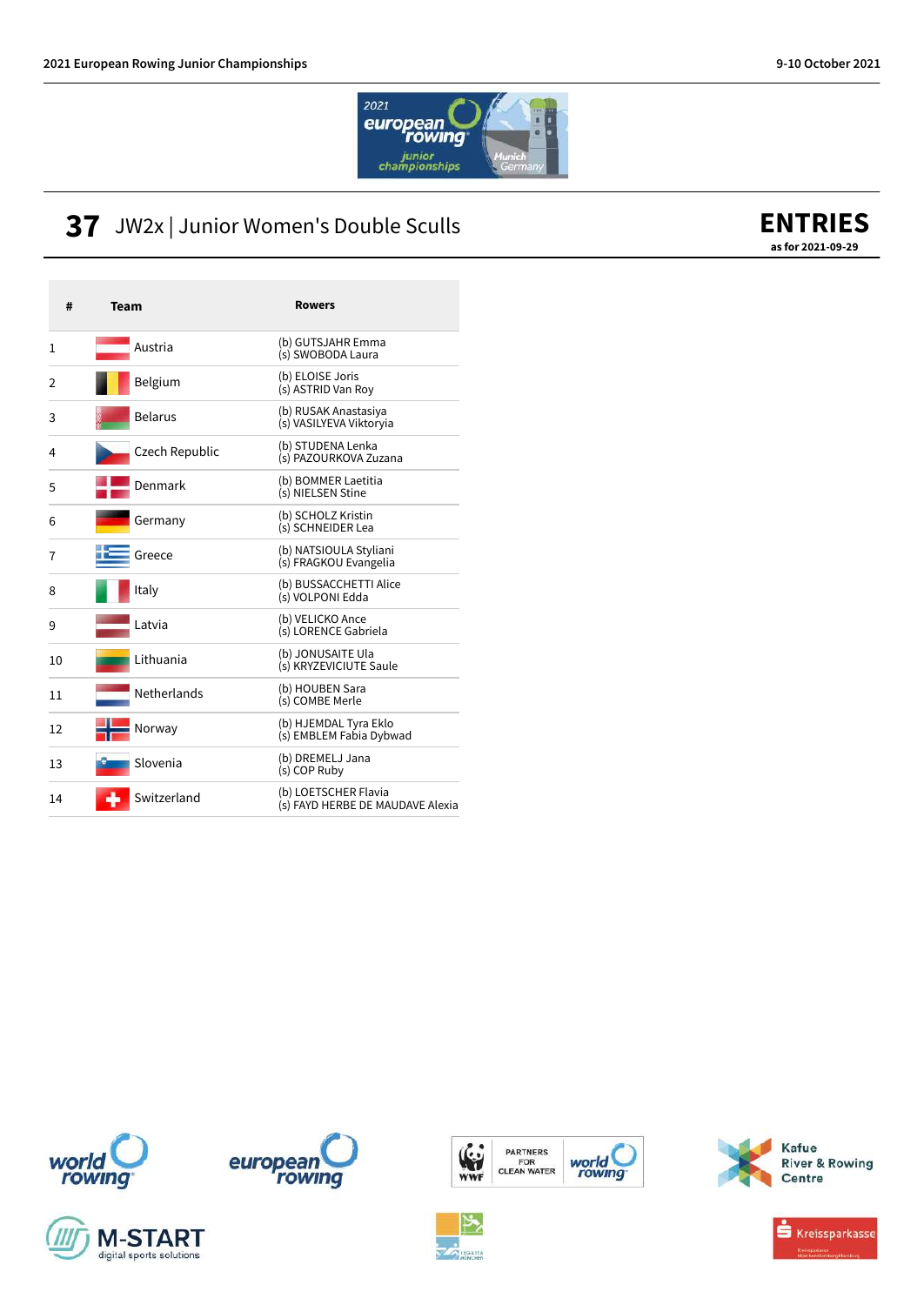![](_page_7_Picture_2.jpeg)

### **38** JM2x | Junior Men's Double Sculls

| #  | <b>Team</b>    | <b>Rowers</b>                                                       |
|----|----------------|---------------------------------------------------------------------|
| 1  | <b>Belarus</b> | (b) BONDAR Anton<br>(s) MAKAREVICH Ivan                             |
| 2  | Croatia        | (b) POLJANCIC Davor<br>(s) BOSKOVIC Roko                            |
| 3  | Czech Republic | (b) SPRINZL Jakub<br>(s) PECIVAL Ondrej                             |
| 4  | Denmark        | (b) KALISZAN Leander<br>(s) CHRISTENSEN Casper                      |
| 5  | Estonia        | (b) KIIVER Kaarel<br>(s) ORAS Rainer                                |
| 6  | Germany        | (b) KLUGE Konstantin<br>(s) LANGHANS Johannes                       |
| 7  | Greece         | (b) TRIANTAFYLLOU Efstratios<br>(s) ATHANASIADIS KAOUDIS<br>Andreas |
| 8  | Hungary        | (b) ROZSAVOLGYI Viktor<br>(s) SOMOGYI David                         |
| 9  | Italy          | (b) BERGAMIN Emanuele<br>(s) DRI Marco                              |
| 10 | Lithuania      | (b) DAUNORAS Dzeraldas<br>(s) VALASEVICIUS Benas                    |
| 11 | Moldova        | (b) CHIREI Alexandr<br>(s) ANTOHA Dmitri                            |
| 12 | Netherlands    | (b) FLORIJN Beer<br>(s) KNOWLES Owen                                |
| 13 | Norway         | (b) LOHNE Ulrik Pharo<br>(s) LOEKEN Trygve Bye                      |
| 14 | Poland         | (b) KULKA Mikolaj<br>(s) GALEZA Daniel                              |
| 15 | Slovenia       | (b) KORBAR Jurij<br>(s) MARKUZA Matej                               |
| 16 | Switzerland    | (b) ZISWILER Sebastian<br>(s) BANNWART Alexander                    |
| 17 | Ukraine        | (b) PARUBOK Yaroslav<br>(s) KIRIEIEV Ilia                           |

![](_page_7_Picture_5.jpeg)

![](_page_7_Picture_6.jpeg)

![](_page_7_Picture_7.jpeg)

![](_page_7_Picture_8.jpeg)

**Via** 

PARTNERS<br>FOR<br>CLEAN WATER

world<br>rowing

![](_page_7_Picture_9.jpeg)

![](_page_7_Picture_10.jpeg)

# **ENTRIES**

**as for 2021-09-29**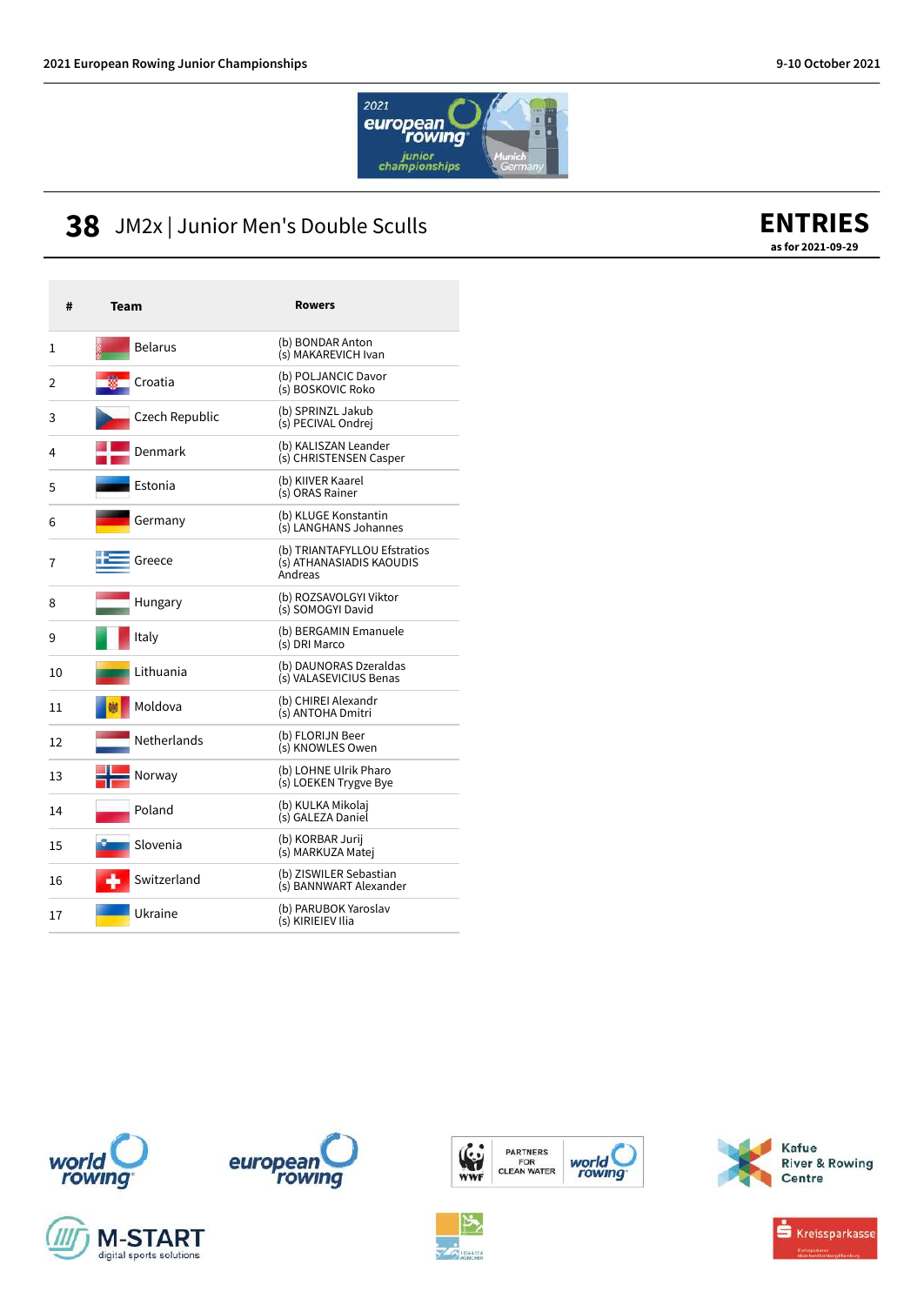![](_page_8_Picture_2.jpeg)

#### **39** JW4- | Junior Women's Four

#### **ENTRIES as for 2021-09-29**

| # | Team           | <b>Rowers</b>                                                                                             |
|---|----------------|-----------------------------------------------------------------------------------------------------------|
| 1 | <b>Belarus</b> | (b) ZALATAROVA Palina<br>(2) SAVITSKAYA Alina<br>(3) ANATSKA Veranika<br>(s) MINKOVA Karyna               |
| 2 | Germany        | (b) DETTMANN Frida<br>(2) HANSEN Johanna<br>(3) HOGREFE Leandra<br>(s) KELLINGHUSEN Carlotta              |
| 3 | Greece         | (b) VAKOPOULOU Evangelia<br>(2) MAKRYGIANNI Lemonia<br>(3) PAPATERPOU Parthena<br>(s) CHARALAMPIDOU Eleni |
| 4 | Italy          | (b) SCIATTELLA Giorgia<br>(2) CUZZOCREA Emma<br>(3) BENAZZO Anna<br>(s) CRAVERO Irene                     |
| 5 | Romania        | (b) DINULESCU Daria-Ioana<br>2) GUZRAN Maria<br>(3) ROBITU Elena-Maria<br>(s) UNGUREAN Ancuta-Adelina     |

![](_page_8_Picture_6.jpeg)

![](_page_8_Picture_7.jpeg)

![](_page_8_Picture_8.jpeg)

![](_page_8_Picture_9.jpeg)

![](_page_8_Picture_10.jpeg)

![](_page_8_Picture_11.jpeg)

![](_page_8_Picture_12.jpeg)

Kafue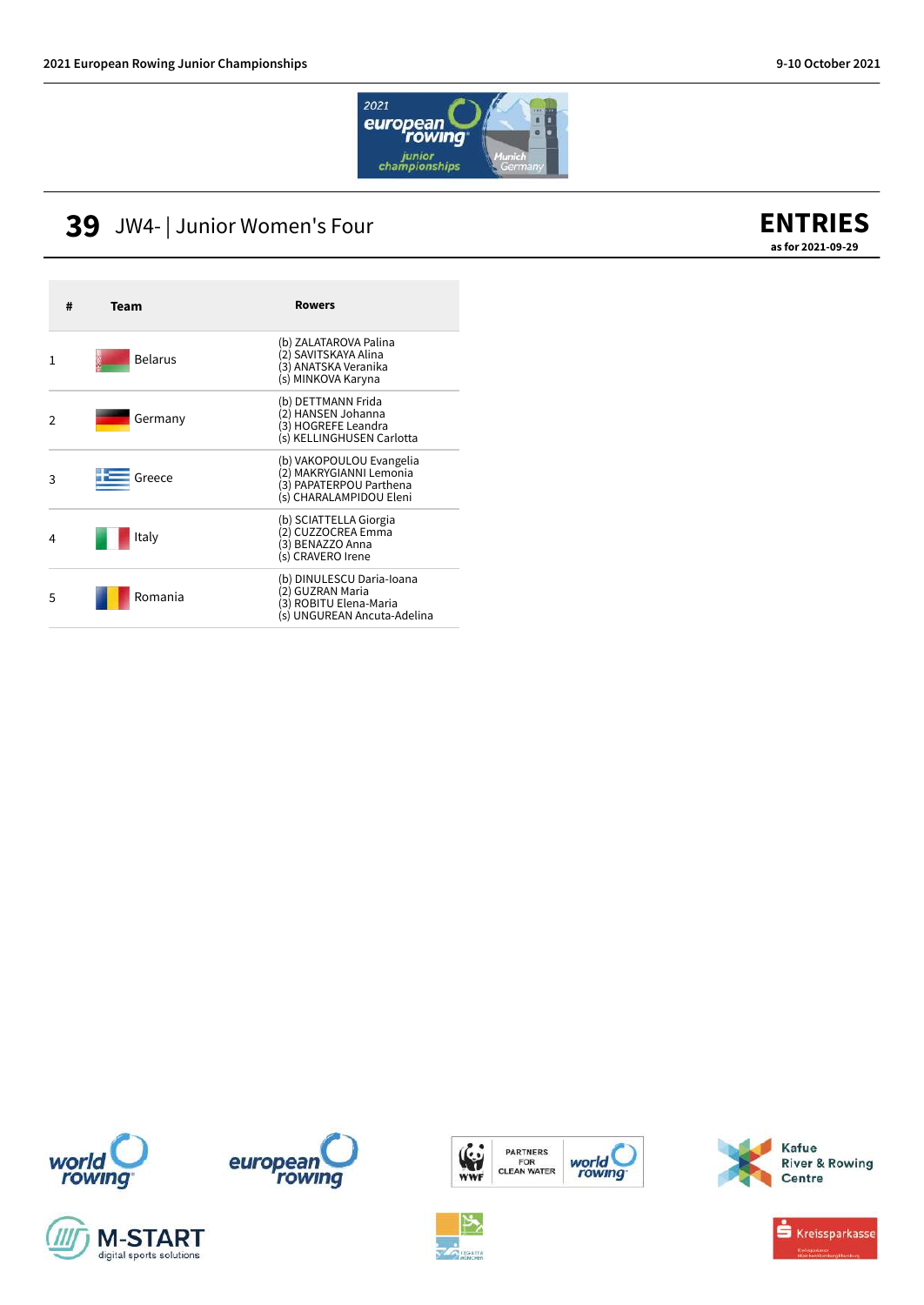![](_page_9_Picture_2.jpeg)

## **40** JM4- | Junior Men's Four

![](_page_9_Picture_4.jpeg)

| #  | Team                     | Rowers                                                                                                      |
|----|--------------------------|-------------------------------------------------------------------------------------------------------------|
| 1  | <b>Belarus</b>           | (b) VITKOUSKI Mikita<br>(2) RAZANOVICH Uladzislau<br>(3) HUBKO Andrei<br>(s) BRENCH Dzianis                 |
| 2  | Croatia                  | (b) TERLEVIC Matej<br>(2) MAREM Matija<br>(3) NICOSCIA Joshua<br>(s) HASPERGER Karlo                        |
| 3  | Czech Republic           | (b) LOZEK Samuel<br>(2) KREJCI Richard<br>(3) BARTEK Martin<br>(s) ZINDULKA Michal                          |
| 4  | Denmark                  | (b) SOENDERGAARD Christian<br>(2) BOSNES Tobias Kramer<br>(3) ANDERSEN Elias<br>(s) MIKKELSEN Simon         |
| 5  | Germany                  | (b) TERNKA Simon<br>(2) WIECK Michel<br>(3) WETJEN Hanno<br>(s) ROSENQUIST Leonardo                         |
| 6  | Greece                   | (b) ADAM Panagiotis<br>(2) PAPADOPOULOS Georgios<br>(3) KARETSOS Andreas<br>(s) GEORGIOU Spyridon           |
| 7  | Italy                    | (b) GILLI Pietro<br>(2) CECCARINO Federico<br>(3) KUSHNIR Victor<br>(s) BARDELLI Francesco                  |
| 8  | Lithuania                | (b) URBONAS Ignas<br>(2) ROMERIS Deimantas<br>(3) BRUSOKAS Paulius<br>(s) SAPARAVICIUS Jonas                |
| 9  | Poland                   | (b) KLODZINSKI Maciej<br>(2) KRAJEWSKI Jakub<br>(3) SKICA Maksymilian<br>(s) NOWAKOWSKI Jakub               |
| 10 | Romania                  | (b) MALIS Andrei-Valentin<br>(2) BODNAR Marius-Ionel<br>(3) NEAGOE Costi-Daniel<br>(s) CIORNEI Petru Andrei |
| 11 | Switzerland              | (b) SUERO SANTANA Shamall<br>(2) RUCHTI Robin<br>(3) FREI Jonas<br>(s) CHAMBERS Nicolas                     |
| 12 | Turkey<br>$\mathsf{C}^*$ | (b) ERMAN Enver<br>(2) ERKAL Serkan<br>(3) AYDIN Kaan<br>(s) ILGUN Ali Ardil                                |
| 13 | Ukraine                  | (b) KYRYCHEVSKYI Ihor<br>(2) DEINEKO Mykhailo<br>(3) CHYKANOV Illia<br>(s) MAZEPA Ihor                      |

![](_page_9_Picture_6.jpeg)

![](_page_9_Picture_7.jpeg)

![](_page_9_Picture_8.jpeg)

![](_page_9_Picture_9.jpeg)

**Virginia** 

PARTNERS<br>FOR<br>CLEAN WATER

world<br>rowing

![](_page_9_Picture_10.jpeg)

![](_page_9_Picture_11.jpeg)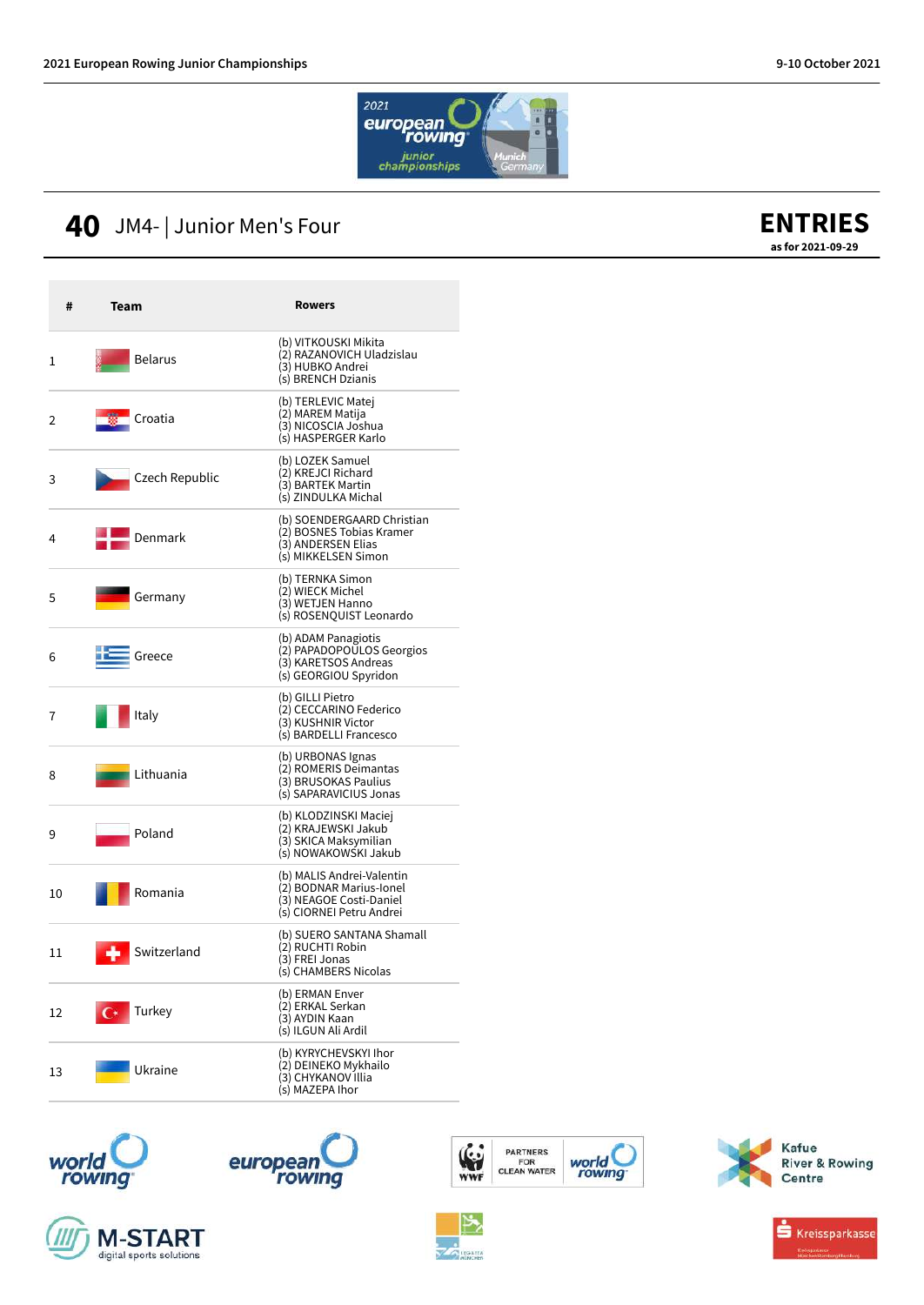![](_page_10_Picture_2.jpeg)

### 41 JW4x | Junior Women's Quadruple Sculls

| #  | Team             | <b>Rowers</b>                                                                                           |
|----|------------------|---------------------------------------------------------------------------------------------------------|
| 1  | Czech Republic   | (b) STAROSTOVA Ema<br>(2) ZAMOSTNA Veronika<br>(3) SVEJDOVA Eliska<br>(s) MACKOVA Kristyna              |
| 2  | Denmark          | (b) BOMMER Laetitia<br>(2) FRELTOFT Clara<br>(3) BECH Iben<br>(s) KOFOED Astrid Kirstine                |
| 3  | Germany          | (b) CZERR Laura<br>(2) HEINE Isabell<br>(3) TEICHMANN Ineke<br>(s) GUENDUEZ Ayse                        |
| 4  | Hungary          | (b) PADAR Luca<br>(2) BAGO Zsofia<br>(3) ELEK Boglarka<br>(s) HARSANYI Viktoria                         |
| 5  | Italy            | (b) PEDROLA Susanna<br>(2) BOSIO Giulia<br>(3) GNATTA Alice<br>(s) RUBEO Francesca                      |
| 6  | Netherlands      | (b) KUIPER Luna<br>(2) KOOI Liza<br>(3) CARRIERE Amely<br>(s) LIEMBERG Louise                           |
| 7  | Poland           | (b) GESICKA Julia<br>(2) SULIK Julia<br>(3) STEFANIAK Gabriela<br>(s) KRUKOWSKA Zofia                   |
| 8  | Romania          | (b) MATRAN Ana-Maria<br>(2) IORGOVAN Andreea-Fabiola<br>(3) PETIAN Diana-Jonela<br>(s) SUTA Elena-Diana |
| 9  | Serbia           | (b) TESMANOVIC Ljubica<br>(2) JAKOVLJEVIC Snezana<br>(3) ERIC Jelena<br>(s) POLEKSIC Andrea             |
| 10 | Switzerland<br>۰ | (b) AHUMADA IRELAND Thalia<br>(2) SCHMID Nicole<br>(3) KUEHN Lina<br>(s) VON DER SCHULENBURG Alexa      |
| 11 | Ukraine          | (b) MAKARENKO Oleksandra<br>(2) NECHYPORENKO Polina<br>(3) MIKHEIEVA Anastasija<br>(s) HUZOVSKA Hanna   |

![](_page_10_Picture_5.jpeg)

![](_page_10_Picture_6.jpeg)

![](_page_10_Picture_7.jpeg)

![](_page_10_Picture_8.jpeg)

![](_page_10_Picture_9.jpeg)

![](_page_10_Figure_10.jpeg)

![](_page_10_Picture_11.jpeg)

![](_page_10_Picture_12.jpeg)

#### **ENTRIES as for 2021-09-29**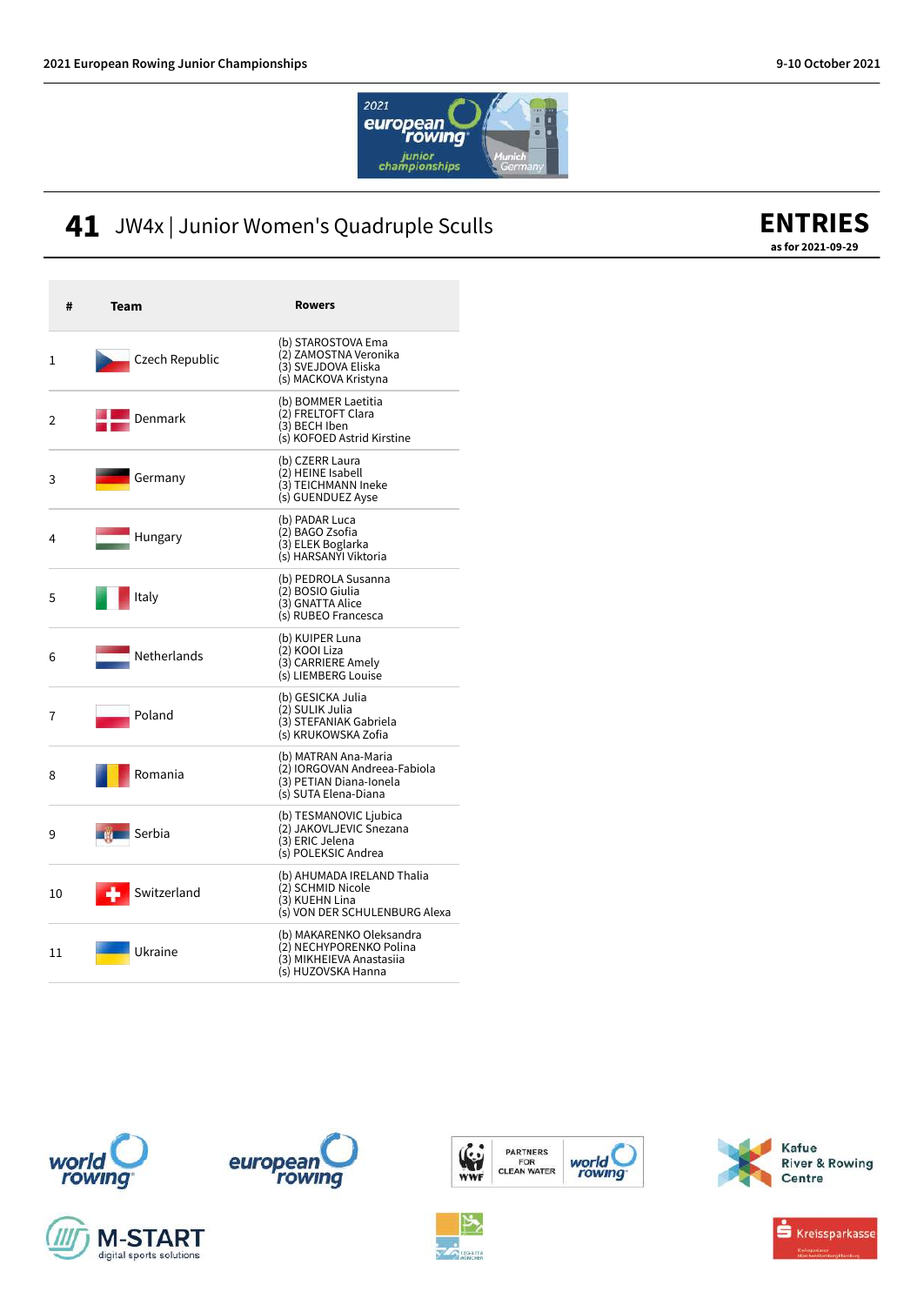![](_page_11_Picture_2.jpeg)

### **42** JM4x | Junior Men's Quadruple Sculls

# **ENTRIES**

**as for 2021-09-29**

| #  | <b>Team</b>           | <b>Rowers</b>                                                                                                  | #  | Team        | <b>Rowers</b>                                                                                          |
|----|-----------------------|----------------------------------------------------------------------------------------------------------------|----|-------------|--------------------------------------------------------------------------------------------------------|
| 1  | <b>Belarus</b>        | (b) SINENKA Pavel<br>(2) MAKAREVICH Ivan<br>(3) BUBOVICH Ivan<br>(s) BONDAR Anton                              | 14 | Romania     | (b) PAVEL Ionut<br>(2) BADEA Ovidiu Cristian<br>(3) CULIDIUC Eduard-Dragos<br>(s) BUZDUGAN Alin Vasile |
| 2  | <b>Bulgaria</b>       | (b) NESHEV Hristo<br>(2) SHUNTOV Vasil<br>(3) MUTICH Stefan<br>(s) TABAKOV Ivan                                | 15 | Russia      | (b) NIKITENKOV Andrei<br>(2) MAZOVKA Artem<br>(3) RATUSHNIUK Vladislav<br>(s) KOLOSOV Viacheslav       |
| 3  | Croatia               | (b) KONTREC Nikola<br>(2) TALAJA Ivan<br>(3) BUCAN Bartol<br>(s) CULINA Stipe                                  | 16 | Serbia      | (b) JEZDIMIROVIC Dejan<br>(2) CVETKOVIC Predrag<br>(3) STEFANOVIC Marko<br>(s) POPOVIC Viktor          |
| 4  | Czech Republic        | (b) INGR Jiri<br>(2) CIZEK Jan<br>(3) KOSKA Jan<br>(s) SNAJDR Adam                                             | 17 | Switzerland | (b) ZEDKA Ondrej<br>(2) EGLI Gian Luca<br>(3) WIDMER David<br>(s) SALERNO Leonardo                     |
| 5  | Estonia               | (b) HOLOSTOHH Artiom<br>(2) UIBO Markus<br>(3) ORGSE Karl Kristofer<br>(s) ULE Ken-Markus                      | 18 | Ukraine     | (b) IVANOV Oleksandr<br>(2) BIEDAROV Roman<br>(3) ROMANENKO Danylo<br>(s) MAIKO Mykhailo               |
| 6  | Germany               | (b) VAN DER BERGH Kjell<br>(2) DOBRZALSKI Kaspar<br>(3) AETHNER Christian<br>(s) MEIS Justus                   |    |             |                                                                                                        |
| 7  | Hungary               | (b) DRAVUCZ Mate<br>(2) FOLDESI Bence<br>(3) NAGY Balint Bendeguz<br>(s) BOROS Oliver                          |    |             |                                                                                                        |
| 8  | Italy                 | (b) PALLOZZI Francesco<br>(2) GANDOLA Marco<br>(3) BELGERI Matteo<br>(s) BIZZOZERO Nicolo                      |    |             |                                                                                                        |
| 9  | Latvia                | (b) DONOVS Emils Niks<br>(2) SEJANS Valters<br>(3) STRADZS Patriks<br>(s) KLAVINS Andrejs                      |    |             |                                                                                                        |
| 10 | Moldova               | (b) MATRONITCHI Alexandr<br>(2) MURUGOV Artiom<br>(3) MORARENCO Roman<br>(s) PERECHITNII Maxim                 |    |             |                                                                                                        |
| 11 | Netherlands           | (b) BAUD Klaas<br>(2) JANSEN Rombout<br>(3) KLOOSTERMAN Auke<br>(s) REINTJES Niels                             |    |             |                                                                                                        |
| 12 | $\blacksquare$ Norway | (b) REFSUM Erlend Devold<br>(2) TINDLUND Alexander Blom<br>(3) HELTNE Hampus Erik<br>(s) THIME Marius Antonsen |    |             |                                                                                                        |
| 13 | Poland                | (b) CZEKANOWICZ Igor<br>(2) HOFFMANN Grzegorz<br>(3) RANDA Michal<br>(s) SLIWINSKI Piotr                       |    |             |                                                                                                        |

![](_page_11_Picture_7.jpeg)

![](_page_11_Picture_8.jpeg)

![](_page_11_Picture_9.jpeg)

![](_page_11_Picture_10.jpeg)

![](_page_11_Picture_11.jpeg)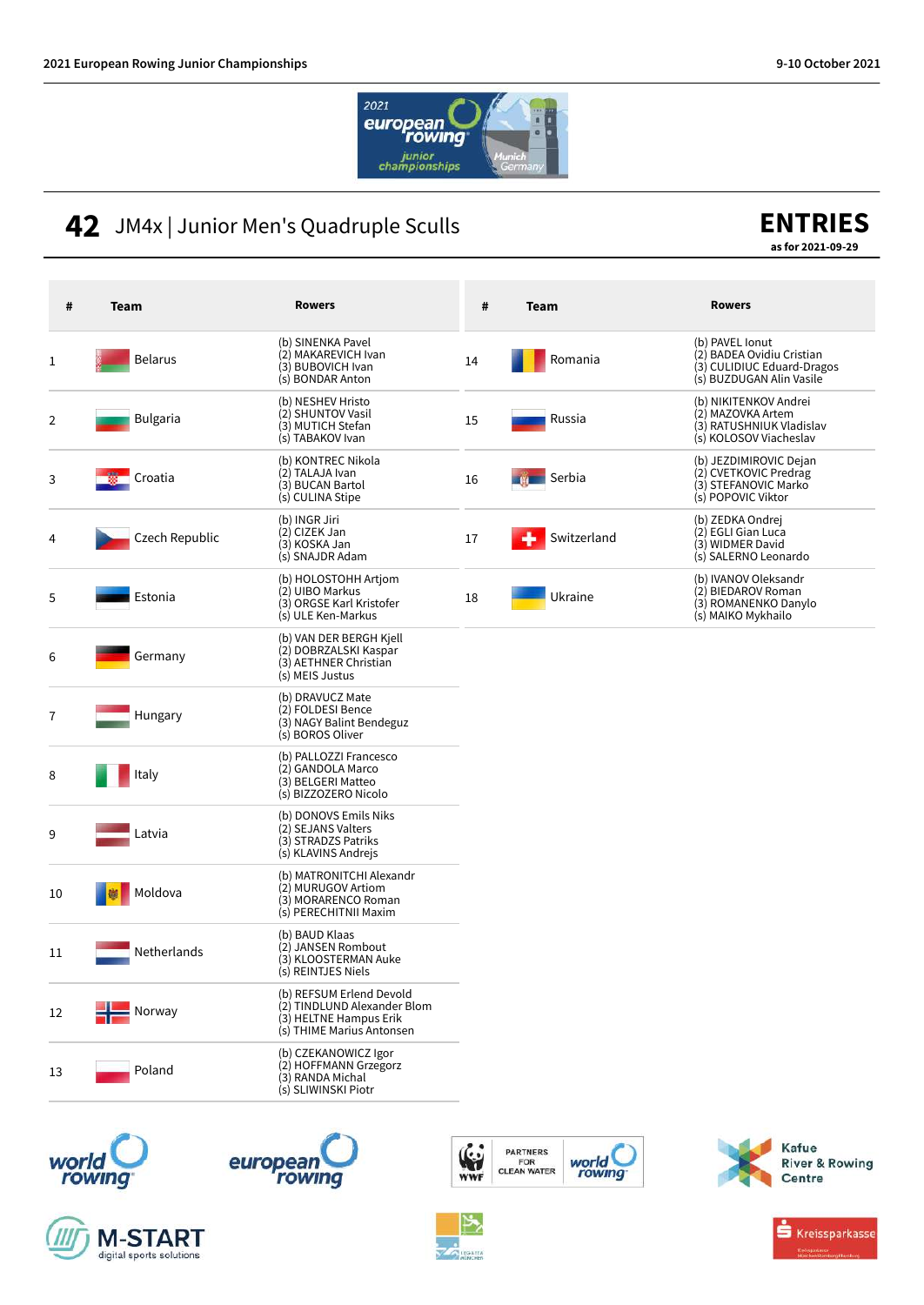![](_page_12_Picture_2.jpeg)

## 43 JW8+ | Juniors Women's Eight

![](_page_12_Picture_4.jpeg)

| # | Team           | <b>Rowers</b>                                                                                                                                                                                                                                                                      |
|---|----------------|------------------------------------------------------------------------------------------------------------------------------------------------------------------------------------------------------------------------------------------------------------------------------------|
| 1 | <b>Belarus</b> | (b) ZALATAROVA Palina<br>(2) SAVITSKAYA Alina<br>(3) ANATSKA Veranika<br>(4) MINKOVA Karyna<br>(5) BOGROVA Ulyana<br>(6) HUBAR Tatsiana<br>(7) STARASELETS Palina<br>(s) HARA Veranika<br>(c) IVANOVA Krystsina                                                                    |
| 2 | Czech Republic | (b) DRNKOVA Anna<br>(2) NOVOTNA Karolina<br>(3) HORAKOVA Karolina<br>(4) HYBNEROVA Lea<br>(5) HULOVA Dana<br>(6) HAJNOVICOVA Ester<br>(7) VALKOVA Eliska Martina<br>(s) MOTLOVA Anna Carolina<br>(c) VYHNALOVA Lucie                                                               |
| 3 | Germany        | (b) GUENTHNER Elena<br>(2) BERNER Sandra<br>(3) JUSCHKA Kathrin<br>(4) BREITENFELDT Lina<br>(5) SASSE Nele<br>(6) LAUTER Franka Marlene<br>(7) SCHMIDT Lotta-Laura<br>(s) WERNER Raphaela<br>(c) MARX Alexandra                                                                    |
| 4 | Italy          | (b) BENVENUTI Chiara<br>(2) GALLUCCI Victoria<br>(3) FANCIULLI Chiara<br>(4) MARCA Elisa<br>(5) PIERSANTI Emma<br>(6) RICCIO Anna<br>(7) BORRIELLO Giorgia<br>(s) NICHIFOR Eleonora<br>(c) DE MARTINO Benedetta                                                                    |
| 5 | Romania        | (b) MOCANU Elena Silvia<br>(2) CERBU Elena-Andreea<br>(3) LOGHIN Ana-Maria<br>(4) NECULAEASA Florentina-<br>Georgiana<br>(5) POPA Petruta-Ionela<br>(6) RUSCUTA Alexandra-Georgiana<br>(7) AZOITEI Valentina Amalia<br>(s) DUMITRU Mariana-Laura<br>(c) PETREANU Victoria-Stefania |

![](_page_12_Picture_6.jpeg)

![](_page_12_Picture_7.jpeg)

![](_page_12_Picture_8.jpeg)

![](_page_12_Picture_9.jpeg)

![](_page_12_Picture_10.jpeg)

![](_page_12_Picture_11.jpeg)

![](_page_12_Picture_12.jpeg)

![](_page_12_Picture_13.jpeg)